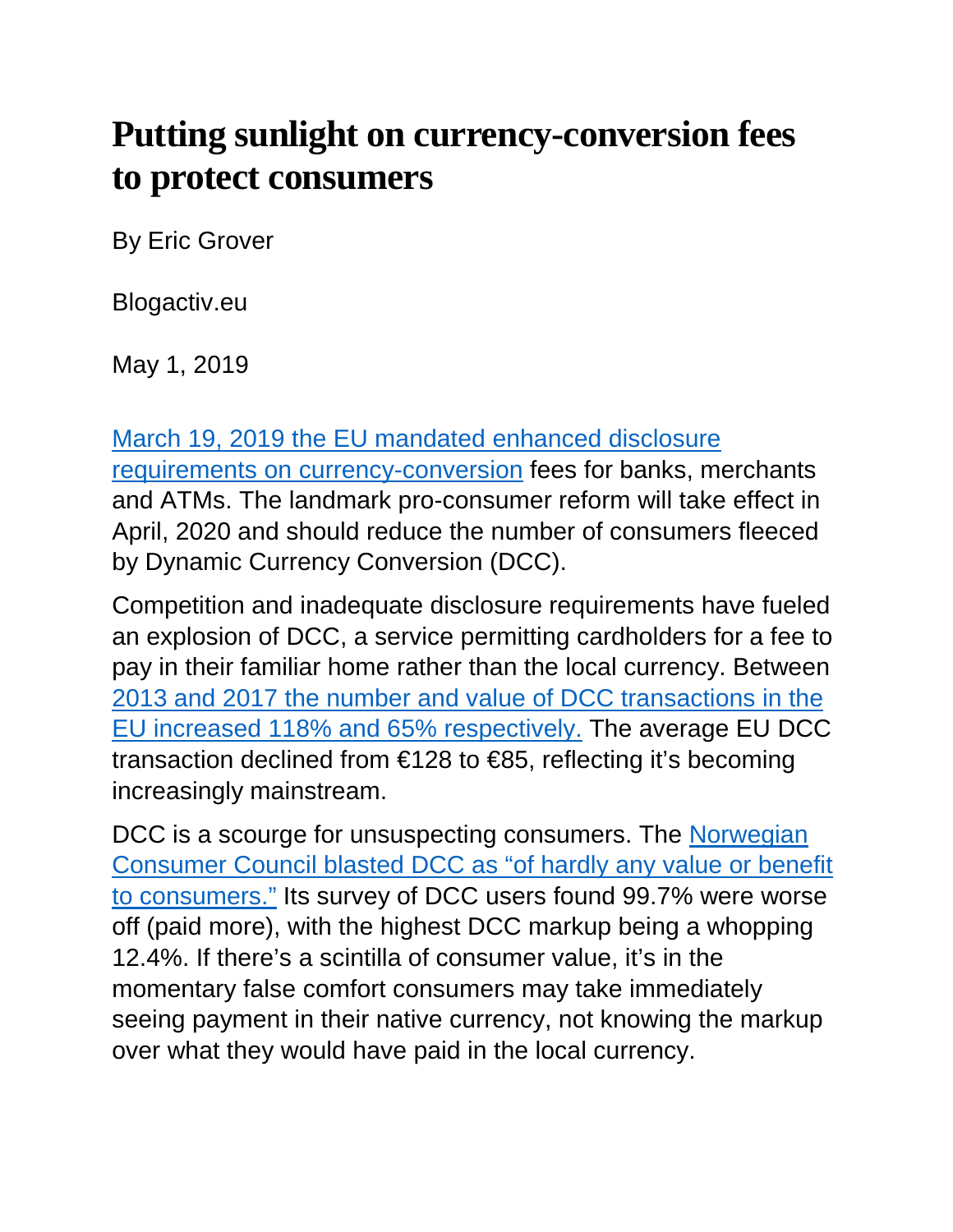With most payment products and services sufficiently transparent market competition ruthlessly polices the industry, continually reallocating resources to those delivering more value. The market self-corrects, purging products consumers don't value. However, under the current DCC-disclosure regime, competition renders the problem worse, rewarding payment processors, merchants and ATMs for fleecing consumers and punishing those that don't. DCC payments are quick one-off transactions. Cardholders are fleeced and none the wiser. Consumers don't know they've been gouged. Consequently, merchants and ATMs not offering DCC leave money on the table, typically 400 to 500 basis points, but often considerably more, as much as merchants think they can get away with. Acquirers not offering it would lose merchants and forego profits.

Behavioral nudges like highlighting the preferred DCC option in green encourage use. Presenting a payment option in consumers' native currency is a behavioral shove.

DCC preys on consumers' greater comfort transacting in their familiar native currency, and ignorance of the economics of their alternative, paying in the local currency. Paying in merchants' currency they would enjoy close to the wholesale exchange rate through networks like American Express, Mastercard and Visa, and then, depending on their issuer, possibly, pay a disclosed foreign-exchange markup or cross-border fee. When DCC is offered the price in both the cardholder's and the local currencies and the exchange rate are displayed at the point of sale or ATM.

Most regulators haven't been interested in DCC because it's foreigners being fleeced and national merchants and processors profiting. The supranational EU took an interest because with 11 currencies millions of EU consumers are fleeced by DCC by merchants and ATMs in the EU every year. Plus, DCC increases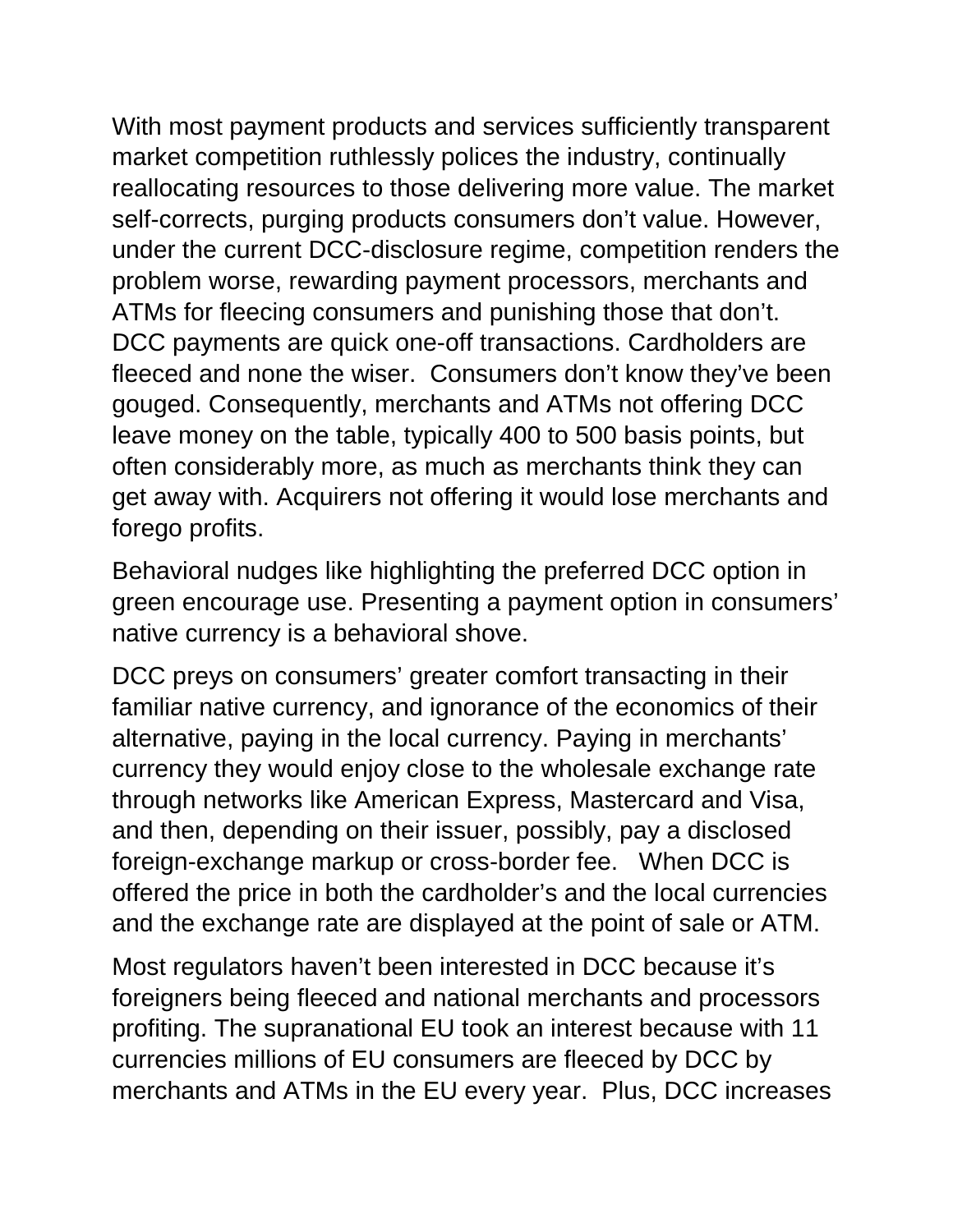the cost of intra-EU payments, and, is thereby a deadweight loss for its economy.

The EU will require DCC markups be disclosed as a percentage over the ECB's benchmark foreign-exchange rate, and, that issuers, separately, notify cardholders of any foreign-exchange markups as percentage over the central bank's benchmark rate. It's an improvement. Better yet however would have been to insist on side-by-side markup disclosures of bank and DCC markups before payment. Banks contended providing their foreignexchange fees at the point of sale would be burdensome. Fair enough. But just disclosing markups as percentages - arguably more useful for comparison purposes - would be a relatively modest effort. Tables with issuer markups, kept at the networks and/or merchant processors offering DCC.

Consumers have relationships with their banks. Cross-border fees and foreign-exchange markups are disclosed on statements, and subject to considered review. Issuing banks outside the EU substituted cross-border for currency-conversion fees on payments abroad to avoid being disintermediated by DCC. Some issuers offer and advertise no cross-border fees. Within the EU some but not all issuers charge foreign-exchange fees. For its Freedom Rewards Visa credit card [Barclays charges a 2.99% fee](https://www.barclaycard.co.uk/personal/barclays-freedom-rewards-summary)  [for nonsterling transactions.](https://www.barclaycard.co.uk/personal/barclays-freedom-rewards-summary) [Clydesdale's B Mastercard credit](https://secure.cbonline.co.uk/personal/credit-cards/)  [card charges no foreign-exchange fees.](https://secure.cbonline.co.uk/personal/credit-cards/) [Santander's Zero](https://www.santander.co.uk/info/credit-cards/zero-credit-card)  [Mastercard credit card similarly has no foreign-exchange fees.](https://www.santander.co.uk/info/credit-cards/zero-credit-card) Cardholders have choices.

While the EU has taken a step to protect consumers from DCC, industry self-policing is the only viable global solution. Only global networks Mastercard and Visa can protect cardholders worldwide.

[Mastercard banned DCC on multi-currency prepaid cards issued](https://www.independent.co.uk/travel/news-and-advice/dcc-mastercard-scam-international-payment-abroad-currency-a8867606.html)  [for use abroad loaded with the merchant's currency.](https://www.independent.co.uk/travel/news-and-advice/dcc-mastercard-scam-international-payment-abroad-currency-a8867606.html) April 13<sup>th</sup>